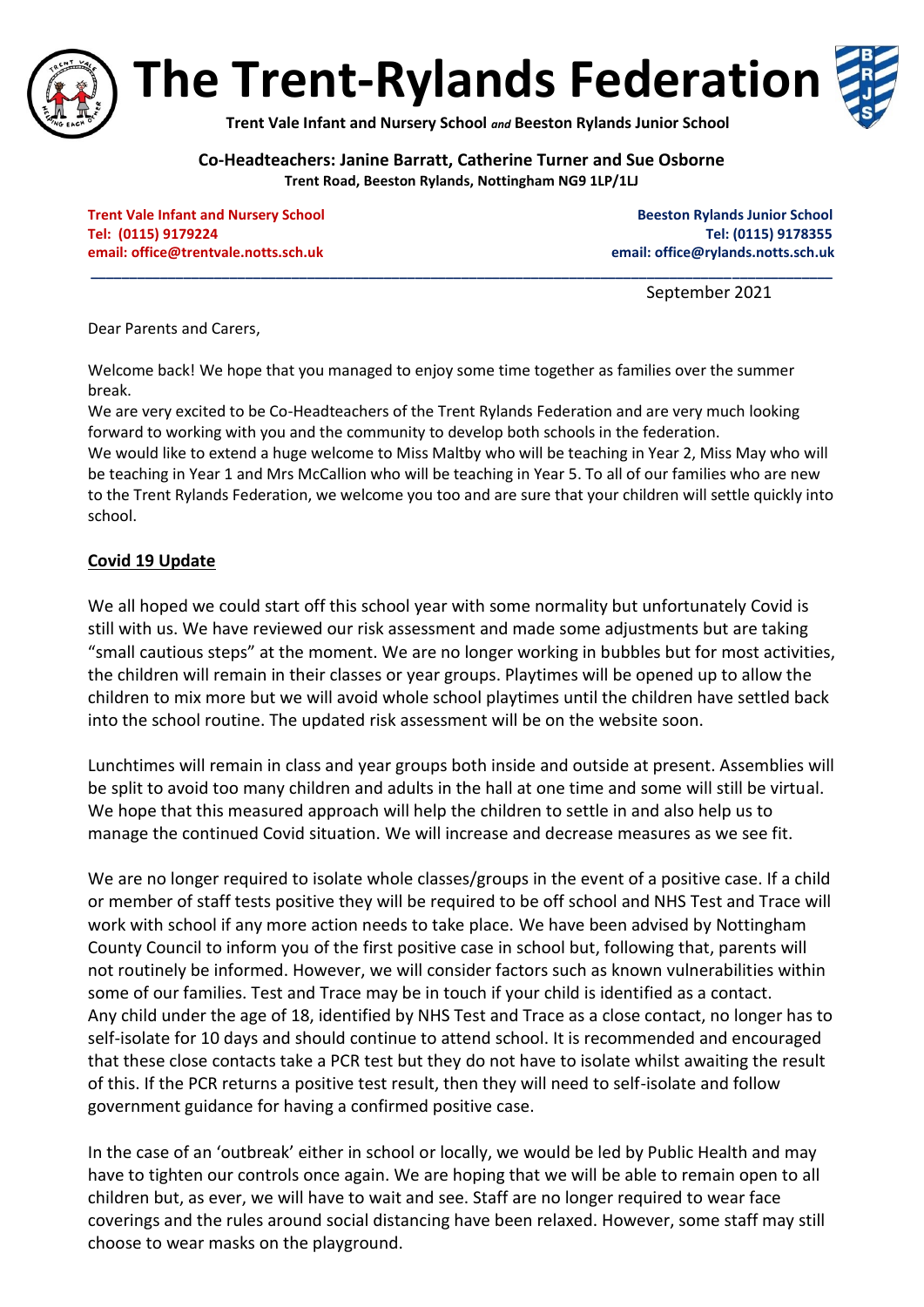When you bring your children to school or pick them up you can wear masks if you choose. We would encourage you to leave the site promptly and use all the space available. Could you please not wait and chat outside the school gates as this causes a bottle neck.

## **Speaking to Staff**

- Parents/carers may not enter the building unless by prior appointment.
- Please email or phone school if you need to speak to a member of staff; class teachers' email addresses are available on the website. Staff will respond to emails within 5 working days.
- An area will be available in the morning where you can wait if you need to give urgent information to school. You may need to wait until all of the children have gone into school.

## **Cleanliness and Hand Washing**

- Children will wash their hands as they come into school and before they go home.
- Children will wash their hands regularly throughout the day particularly before eating and after break times.
- All toilets, surfaces, and regular touch points will be cleaned at least twice daily.
- Children will be taught good toilet and respiratory hygiene.

### **Covid-19 Coronavirus Symptoms**

- **Do not come to school if you have symptoms.** Please follow the latest Government guidance.
- **•** Inform school of your symptoms.
- **Get a PCR test.** Inform school of the result.
- If the result is positive engage with the NHS Test and Track Process
- If the test is negative and there is no continued temperature, then your child can come back to school. Please ring the office to discuss this first.
- A negative lateral flow test is not acceptable if your child has symptoms. People who have symptoms (including children) **must** have a PCR test.

## **Remote Learning**

- A weekly timetable of work will be available each week on the website. If your child tests positive for Covid-19 or is having to self-isolate this will be supported by a physical pack of work for them to complete at home. Where possible we will ask you to pick this pack up from school as long as the household member with symptoms does not come.
- If all or part of school is closed, all of the work will be available on the website and there will be regular contact/teaching from school staff.

### **School Rules**

The following are our school rules. We will think about the rules in the classroom and during assembly time. We would appreciate it if you could support these rules at home with your children.

- Trent Vale Rules
- $\bigcirc$ We are kind and polite to everyone.
- $\circledR$ We allow everyone to try their best.
- $\circledast$ We do as we are asked, by the adults in school, first time.
- $\circledast$ We keep our hands, feet and objects to ourselves.
- $\circledast$ We take care of everything in school.
- $\circledast$ We all help to keep our school tidy.
- $\circledast$ We walk inside school at all times.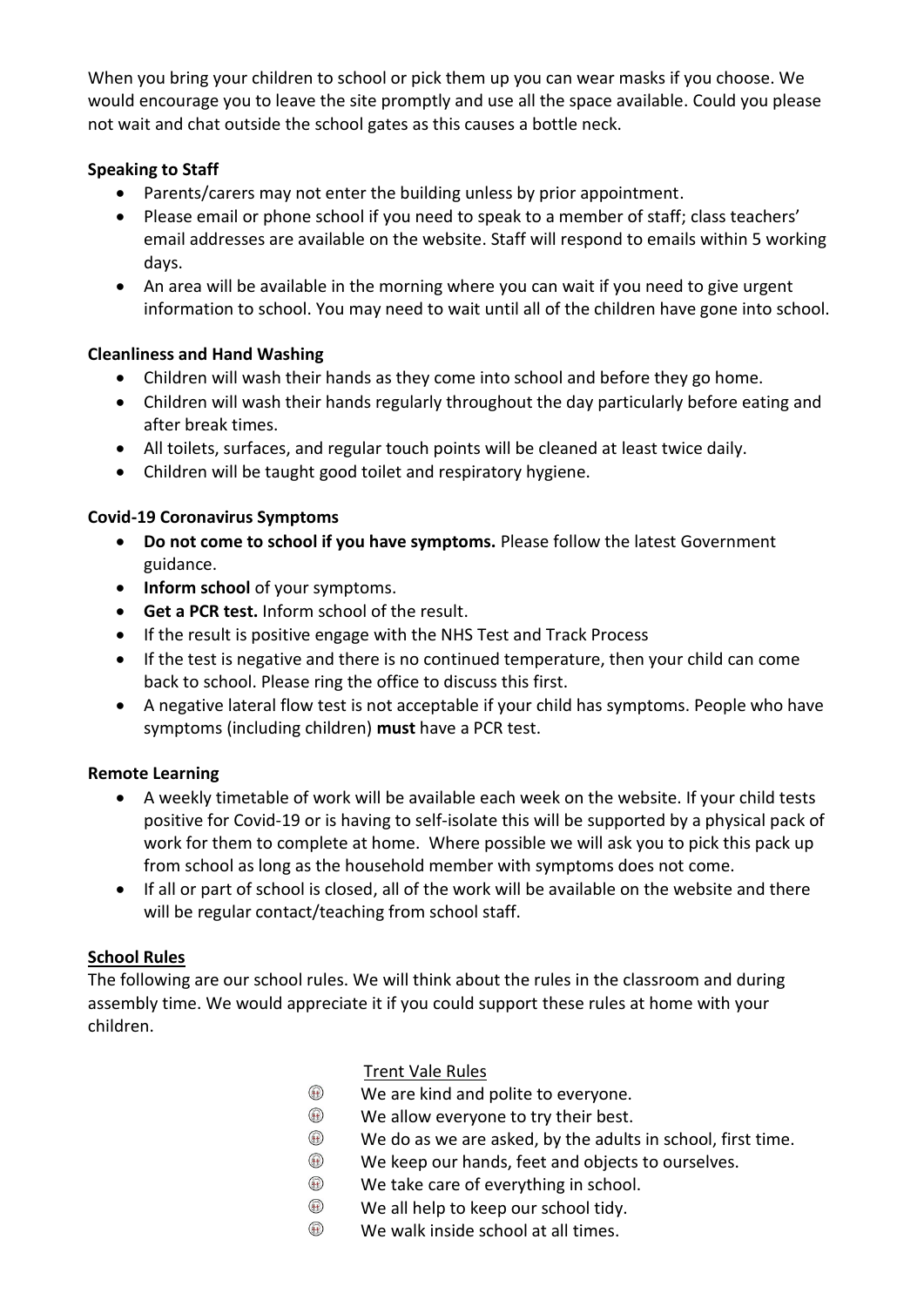The Rylands Way

- ≇ Follow instructions with thought and care.
- ¥. Show good manners at all times.
- 搴 Care for everyone and everything.

## *Ensuring your child achieves their potential*

At the Trent Rylands Federation we want to ensure your child achieves their very best in all aspects of life. The following information will help you to support your child to do this.

### **Parent Information Meetings**

Some of you have already accessed your meeting via Zoom.

The information meetings are for parents and carers to give you the opportunity to see your child's new teacher, to find out about the routines and procedures in their new class and to **find out how you can help your child with their learning.** 

## **Resources your child needs at school**

Your child only needs to bring their canvas tote bag with their reading books and reading diary/planner, and their water bottle.

## **Reading at Trent Vale**

Working with you to successfully teach your child to read is one of the most important roles we have during your child's time at Trent Vale. We know that those children who read at home 4 times per week are the best readers. Please write in their reading diary if they have read at home; this includes practising Bear Words for those children who have just started school. Learning to read is also about a child being regularly read to so please remember to include story time as part of their bedtime routine.

### **Planners at Rylands Junior**

Continuing to ensure your child reads at home is as important as helping them with their homework. Both of these need to be recorded in their planners by you or your child. You and your child must also **sign the planner every week** to say that you know what they have been doing. The class teacher will also sign the planner every week.

# *Other useful Information*

## **Class Newsletters/Autumn Term Topics**

You will be receiving a newsletter from your child's teacher describing what they will be learning this term. This is so you can support and encourage your child with their learning at home.

## **Internet Safety**

We will be continually teaching the children about the importance of E-safety, particularly when accessing the internet.

The E-safety rules at **Trent Vale** we are encouraging the children to follow are:-

- 1. People you don't know are strangers. They are not always who they say they are.
- 2. Be nice to people on the computer like you would in the playground.
- 3. Keep your personal information private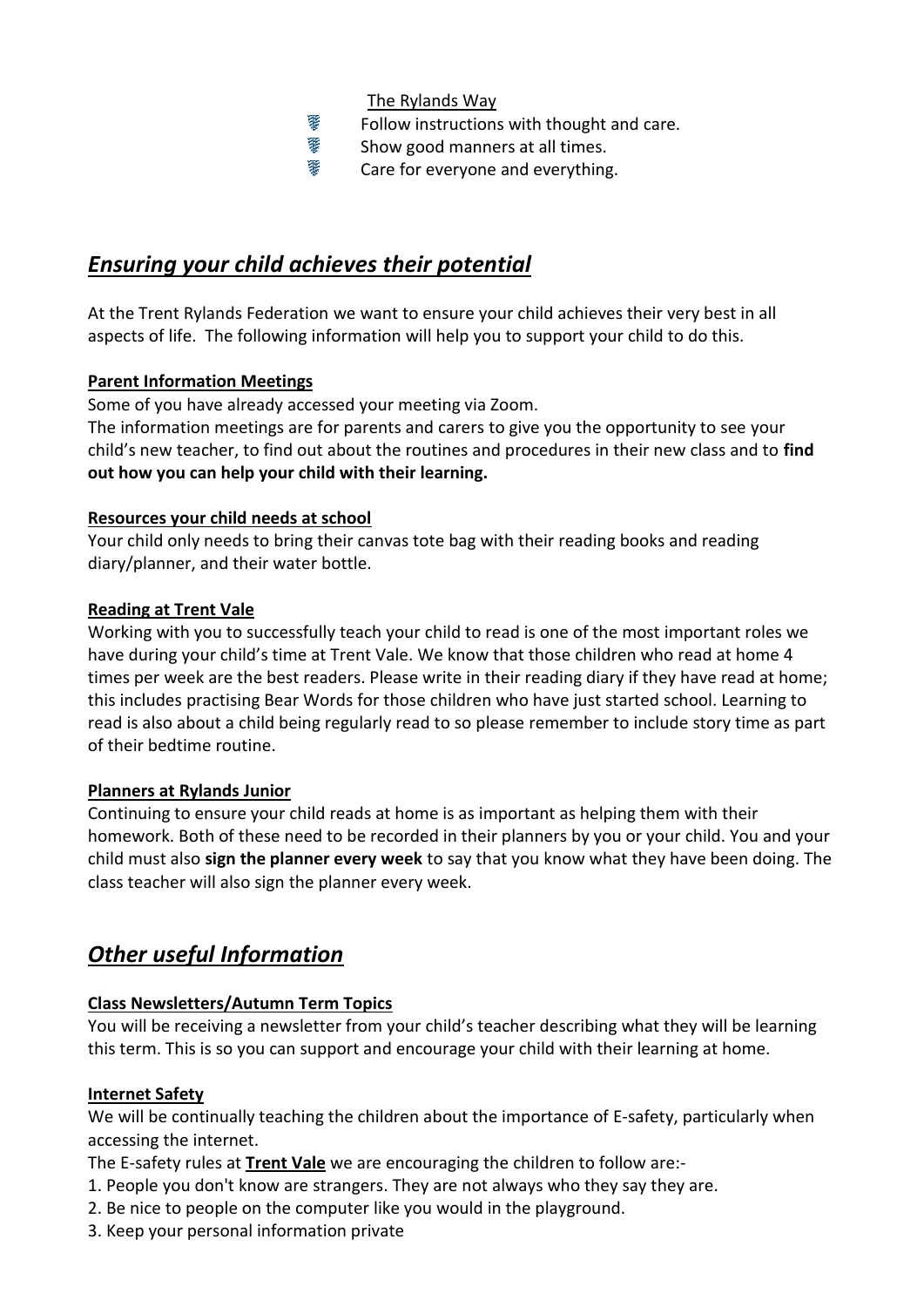4. If you ever get that "uh oh" feeling, you should tell a grown up you trust.

The E-safety rules we are encouraging the children to follow at **Rylands Junior** are:-

## Our E-safety code: Zip it, block it, flag it.

This code reminds us of our E-safety rules and the actions the children should take if any rules are broken.

Additionally, we would like to remind you that the age restrictions on computer games are also an important part of E-safety. For example, a game is given an 18 rating because it contains images and language that is appropriate for people aged 18 and over whether they are actually playing or watching an adult play on the game. I know that most of you are very careful about the computer games and apps that you let your children have access to, but can we ask you to please be extra vigilant as exposure to violent games does have a negative effect on children's behaviour.

## **Attendance**

We always aim for a high attendance rate at both schools so please do not book any holidays during term time.

If you do then please inform us in writing so we know why your child is absent. Any time off school counts as an absence and taking a two-week family holiday in school time means your child cannot achieve 95% attendance; this impacts on their achievement. This will be record as unauthorised. We will consider fining for long or regular absence due to family holidays.

## **Lateness**

We are retaining a 'window' for start and finish times. This is to prevent the need for large gatherings of parents.

|            | Trent Vale Infant School                                     | Beeston Rylands Junior School |
|------------|--------------------------------------------------------------|-------------------------------|
| Start time | 8.50am – 9.00am                                              | 8.45am – 8.55am               |
|            | Finish time $\left  3.10 \text{pm} - 3.20 \text{pm} \right $ | $ 3.20$ pm – 3.25pm           |

- Please arrive during this time window.
- Arrival in the morning after the time window will be classed as late.

## **Bringing Children to School and Collecting Them**

- Parents/carers will be unable to take children into the nursery garden, onto the patio or into the playground. Staff will be there to meet them and help them into school.
- The Longlands gate at Trent Vale will remain closed.
- Only 1 adult to bring /collect the children from each family.
- Please follow the one-way system in and out of the school grounds.

## **Change to Trent Vale drop off and pick up**

- Next week (From Mon 13<sup>th</sup> Sept onwards) we would like to trial a change to drop off and pick up. We would like to make it quicker and smoother.
- You will see **4 cones** with class names on them **Beech, Lilac, Cedar and Maple**.
- Please line up in the morning and at the end of the day at the cone with your class name on.
- **Elm Class** children and adults can join **any line at morning drop off.**
- At the end of the day **Elm Class children will be picked up from the double doors at the school hall.**
- If you have more than one child, then please make a choice about which child you collect first.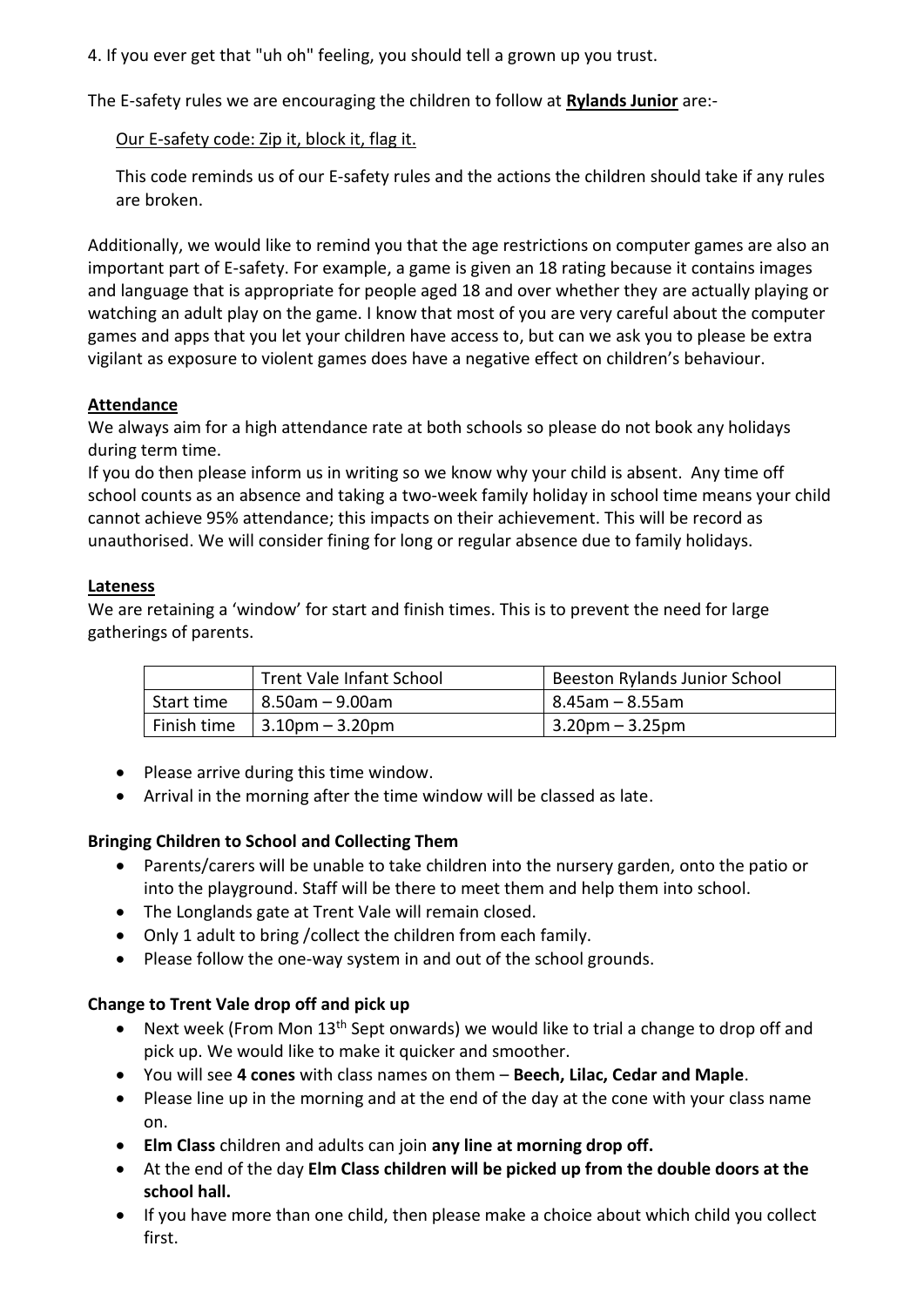## **Uniform**

| <b>Trent Vale Infant School</b>                                                                                                                                                                                                                             | Beeston Rylands Junior School                                                                                                                                                                                                                       |
|-------------------------------------------------------------------------------------------------------------------------------------------------------------------------------------------------------------------------------------------------------------|-----------------------------------------------------------------------------------------------------------------------------------------------------------------------------------------------------------------------------------------------------|
| • Trainers or shoes they can easily run in,<br>but no open toed sandals<br>Plain white or red polo shirt<br>$\bullet$<br>Red sweat-shirt, jumper, cardigan or<br>$\bullet$<br>fleece, (with or without school logo).                                        | • Black trainers or black shoes they can<br>easily run in, but no open toed sandals<br>• Plain white or royal blue polo shirt<br>Royal blue sweat-shirt, jumper,<br>cardigan or fleece, (with or without                                            |
| Black / charcoal / dark grey trousers or<br>$\bullet$<br>jogging bottoms with no logos; or black<br>/ charcoal / dark grey leggings or shorts<br>which are suitable for active learning.<br>Pinafore or red checked dress may also<br>$\bullet$<br>be worn. | school logo).<br>Black / charcoal / dark grey trousers or<br>jogging bottoms with no logos; or black<br>/ charcoal / dark grey leggings or shorts<br>which are suitable for active learning.<br>Pinafore or blue checked dress may<br>also be worn. |

- No make-up, nail varnish, jewellery or unusual hair styles/colours; only a watch and one pair of stud earrings can be worn. **Staff are not able to remove earrings and they cannot be worn during PE.** *Please see the Rylands Junior planner for more detail.*
- If hair can be tied back, it should be.
- Coat or sunhat. Please apply sunscreen before school.
- In cold weather a long sleeved t-shirt can be worn under their polo shirt to keep them warm as windows are open during the entirety of the school day to ensure the air is well circulated.

### **Lunch and snacks**

### *Both schools are nut free due to children in school with severe nut allergies.*

| <b>Trent Vale Infant School</b>                                                                                                                | <b>Beeston Rylands Junior School</b>                                                                                                                                                                                                                                                                                   |
|------------------------------------------------------------------------------------------------------------------------------------------------|------------------------------------------------------------------------------------------------------------------------------------------------------------------------------------------------------------------------------------------------------------------------------------------------------------------------|
| Free hot dinner provided by school<br>or<br>Packed lunch provided by home                                                                      | For the first few weeks in September<br>Packed lunch provided by school. This<br>$\bullet$<br>is free for children in receipt of Free<br>School Meals or bought from school for<br>£2.40 per day via sQuid.<br>Packed lunch provided by home.<br>$\bullet$<br>We will provide hot dinners as soon as we<br>safely can. |
| Free piece of fruit or vegetables<br>Milk from Cool Milk. This is free for<br>under 5's and those children in receipt<br>of Free School Meals. | A piece of fruit or vegetables provided<br>$\bullet$<br>by home                                                                                                                                                                                                                                                        |

### **Dogs & Smoking**

Please remember the school, including the playground, is a non-smoking site. This includes ecigarettes. Also dogs are not allowed on the premises for health and safety reasons.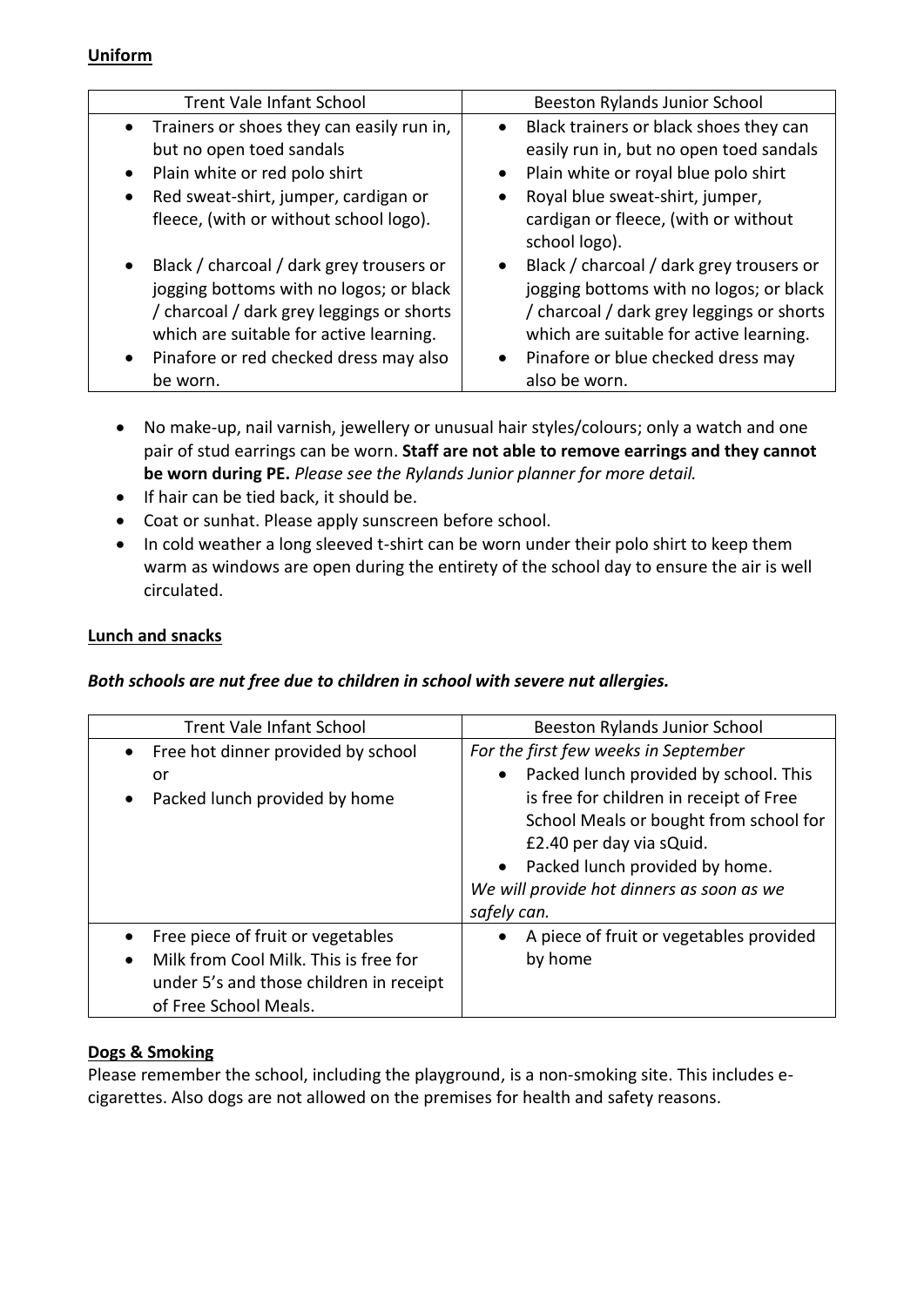## **Dates**

At the end of this newsletter we have included a list of important dates for the school year. Please put these in your diary or on your calendar; they are also on the calendar on both schools' website.

Thank you for your continued support and please remember if you have got any questions or concerns then please come in and talk to us.

# Catherine Turner, Sue Osborne & Janine Barratt

Co Headteachers